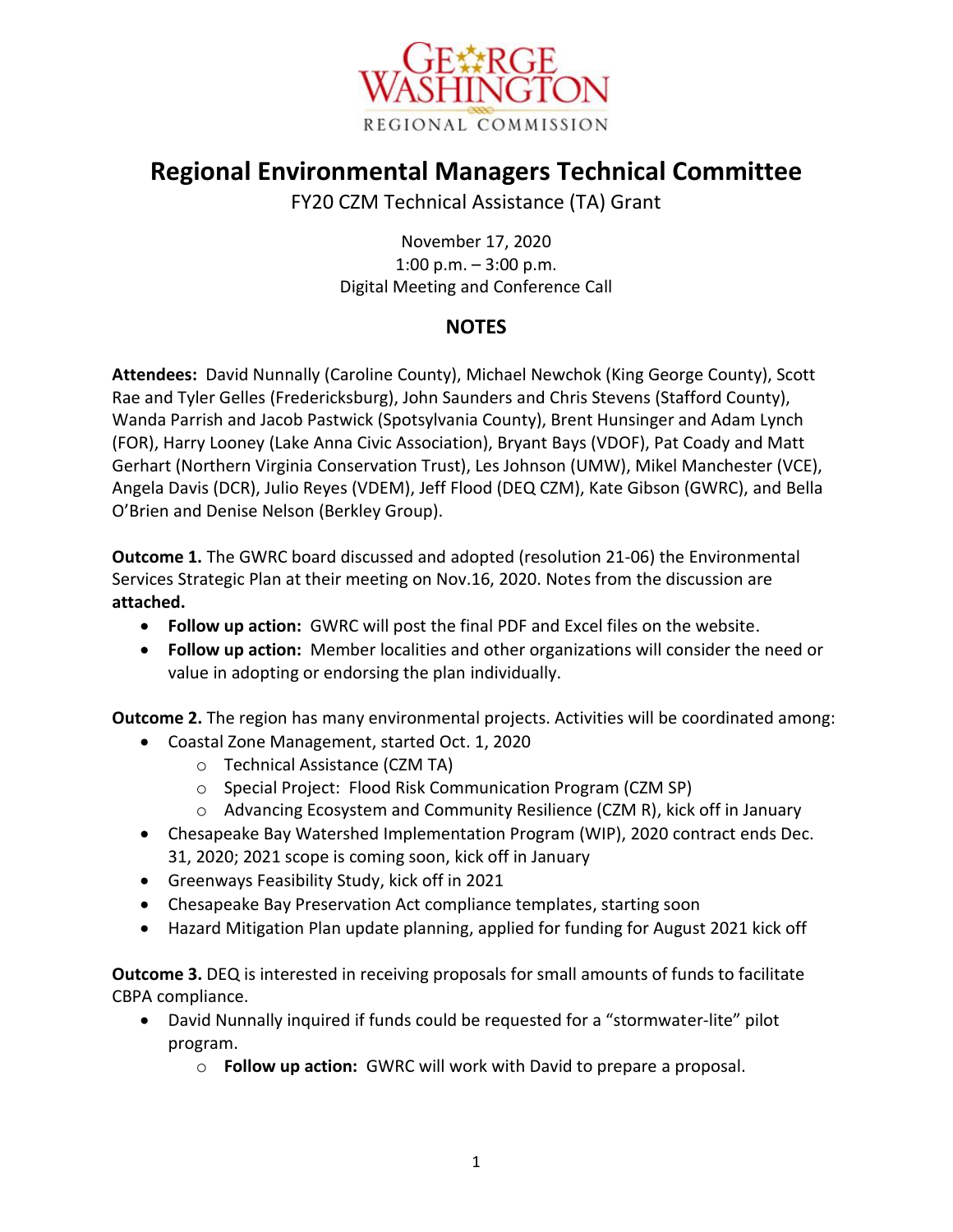**Outcome 4.** The focus for this year's CZM trainings will be water quality laws and regulations and related programs and funding opportunities (as prioritized in the Environmental Services Strategic Plan). GWRC shared overview information and links on the federal Clean Water Act and Regulations, Virginia's water laws and regulations, and DEQ guidance documents and training opportunities.

- The proposed amendments to the CBPA for resilience and trees will be presented to the SWCB in December 2020. The questions DEQ asked stakeholders at the Oct. 29, 2020 virtual public meeting are **attached**.
	- o **Follow up action:** GWRC will send SWCB meeting details.
- DEQ expects efforts to consolidate stormwater regulations should be completed in December 2021.
	- o **Follow up action:** GWRC will track and share details.
- The committee would like further information on conservation easements. While controversial because they secure land from development, they are voluntary and bring in federal funds, making this an economical and underutilized tool.
	- o **Follow up action:** GWRC will add this topic to a future meeting agenda.
- The committee would like more information on the state revolving loan fund in relation to water quality laws and regulations.
	- o **Follow up action:** GWRC will add this topic to a future meeting agenda.
- DCR is partaking in a perennial stream regulatory review and will be mapping all perennial streams in Virginia using LIDAR. The more rural counterparts need to be familiar as there is room for conflict as new streams are mapped. Public forum and guidance document on perennial streams:

<https://townhall.virginia.gov/L/GDocForum.cfm?GDocForumID=417>

o **Follow up action:** GWRC will track and share details.

**Outcome 5.** The CZM special project this year is to create a regional Flood Risk Communication Program to supplement locality outreach programs. This aligns with DCR's efforts to create a state Flood Risk Communication Program and the updates to FEMA Flood Insurance Rate Maps across the state. FEMA created non-regulatory Flood Risk Maps, Flood Risk Reports, and other flood risk data for communicating risk.

 Localities reported they provide flood risk outreach during Flood Awareness Week in March and as required for properties that have a change in status during FIRM updates.

**Outcome 6.** DCR's current programs and resources are described online at: [https://www.dcr.virginia.gov/dam-safety-and-floodplains/fppubs.](https://www.dcr.virginia.gov/dam-safety-and-floodplains/fppubs)

**Outcome 7.** King George County Parks and Recreation is partnering with Friends of the Rappahannock to implement the Trees for Clean Water in two new buffer zones.

**Outcome 8.** Spotsylvania County is updating their comprehensive plan and parking standards.

**Outcome 9.** Stafford County is having issues with halted larger developmental projects by the DEQ due to stream mitigation challenges. They are also receiving results from DEQ on the ESC program audit. They are willing to share insights and lessons learned from the audit.